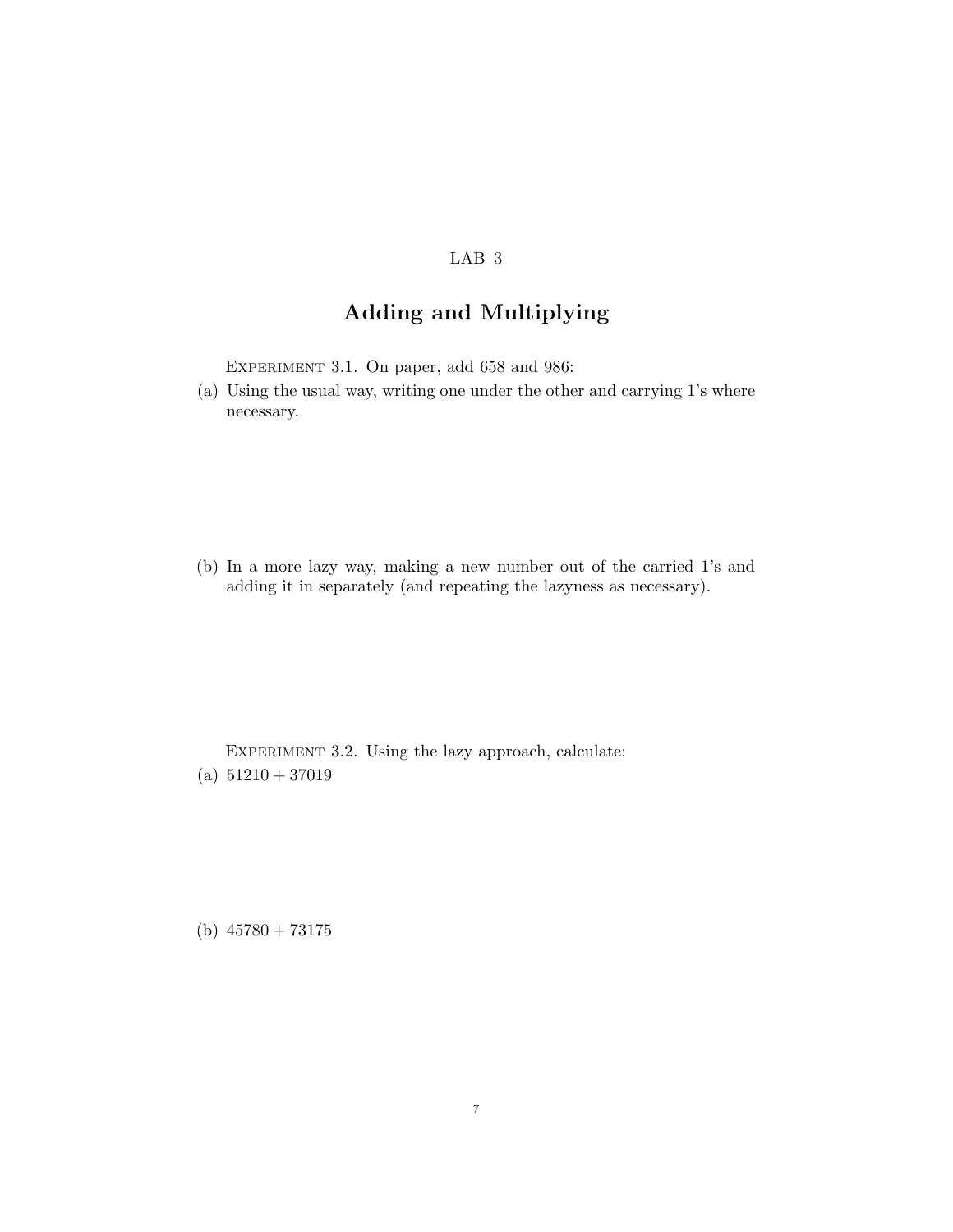## 8 3. ADDING AND MULTIPLYING

EXPERIMENT 3.3. Use Mathematica's BaseForm command to view 658 and 986 in binary (the way they are actually stored on the computer). (a) Staying in binary, add the two numbers while carrying 1's.

(b) Staying in binary, add the two numbers using the lazy approach.

(c) Each step of the lazy approach produces two numbers. Explain concisely how each digit of the *partial sum* and the *carry* is produced.

(d) Add  $110101111_2$  and  $1101101000_2$  using lazy addition.

Remark. Lazy addition in binary is actually the way that computers add numbers. It's extremely fast.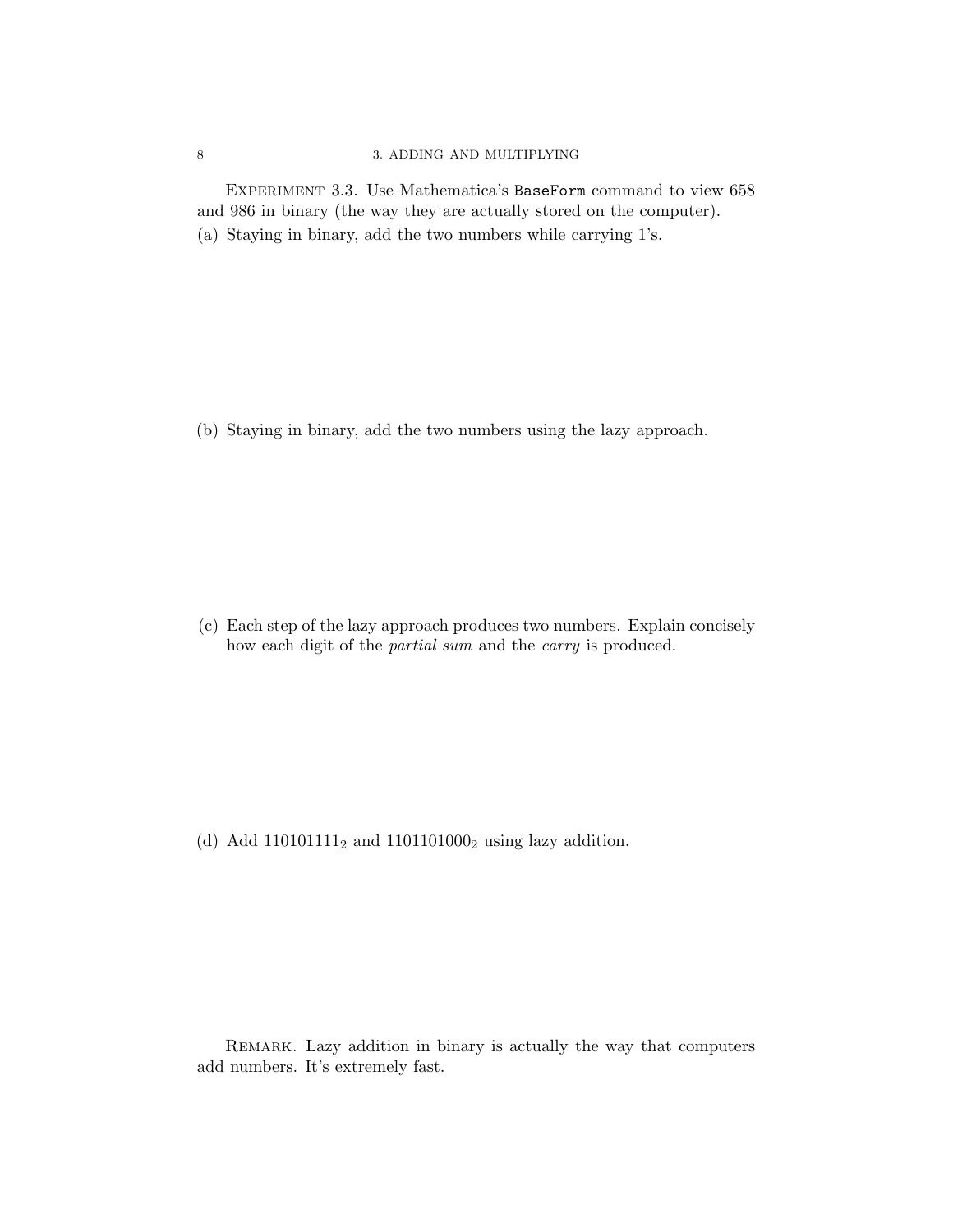```
EXPERIMENT 3.4. Make a command WhileDemonstrationFunction:
 WhileDemonstrationFunction[x_ := Module[{a = x, b = 0},
   While [a > 0,a = a - 1;b = b - 1;];
    b
]
```
Plug some numbers into WhileDemonstrationFunction. What does it do? Make sure you understand how it works.

REMARK. For the rest of the worksheet, forget about negative numbers.

PROBLEM 3.5. Write a function called SlowMultiply that multiplies two numbers using the algorithm from class. Make sure it works, and then use the Timing command to compare its speed with Mathematica's built in multiplication.